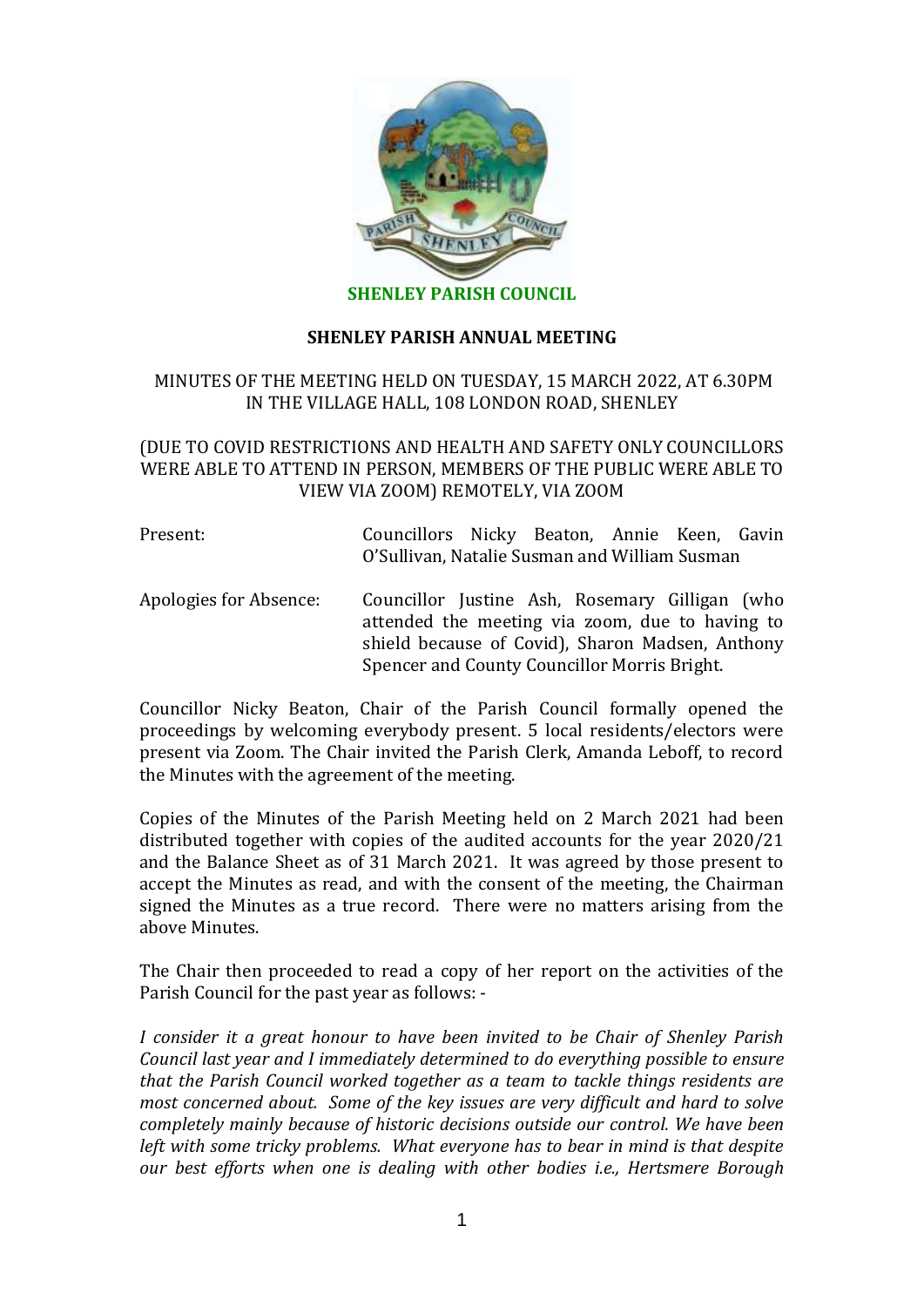*Council and Hertfordshire County Council things do take time. It can be very frustrating, but perseverance is the order of the day.*

*The key things we are trying to do:*

*• Everything we can to protect Shenley Parish Green Belt which includes defending the Adopted Shenley Neighbourhood Plan to the best of our ability.* 

*• Trying to alleviate the parking issues around L'Italiania Restaurant in Rectory Lane*

*• Seeing if more can be done about speeding through the Village and down Black Lion Hill.*

*• Dealing with Parish litter and trying to do what we can to stop fly tipping happening so often.*

*• Working with the Community Payback Team and ACS Ground Works to keep our greenery in check.*

*• Liaising with the Police and the PCSO team particularly Suzy Tether to control anti-social behaviour.*

*• Have Morris Bright our County Council representative attend our Parish Council meetings frequently.*

*• To ultimately improve Parish Council facilities – The Parish Hub is now too small, and we need to see what we can do to get a larger office/community facility.*

*Hertsmere Borough Council's Draft Local Plan & Shenley Neighbourhood Plan We are pleased that Hertsmere Borough Council have taken note of all Hertsmere's residents' feedback, over 20,000 comments but we are concerned that the plan has been shelved as we believe it makes Shenley Parish extremely vulnerable to speculative developers. We now look to Hertsmere Borough Council to robustly defend the Green Belt in planning applications until a new Local Plan is adopted. We are now having monthly meetings with the Head of Planning which we hope will help resolve some of Shenley Parishes Planning issues. We are still not confident that the Shenley Plan is being followed so we have more work to do, and we may need Morris Bright's help with this. We are very grateful to Michael Ward for his hard work scrutinising Shenley Parish planning applications. The Planning Committee is working well and is more informed than it has ever been. Many thanks to Cllr Gilligan for all her hard work.*

*Parking problems in Rectory Lane caused by L'Italiana customers*

*Inconsiderate parking by L'Italiana patrons continues to be a problem for residents and Rectory Lane Road users. We are working with Herts.County Council (HCC) to try see what can be done to alleviate the situation. We fully support L'Italiana. They do not have their own car park. There are eleven spaces in front of the restaurant, but the land is actually owned by HCC. To try and help the situation Shenley Parish Council has installed some signage at the junction of Pound Lane and Rectory Lane to discourage parking on the Junction (Thank you Cllr Madsen). A large sign has also been installed on the triangle of grass in front of the restaurant advising clients that additional parking is available at Andrew Close/Tesco Express.*

*We are in discussions with Hertfordshire County Council with regard to installing double yellow lines along part of Rectory Lane near L'Italiana. In order to get yellow lines installed there has to be a full consultation which is likely to take about a year to complete. Residents will be required to give feedback. We hope to approve the costings later and will keep you posted as to progress. HCC didn't realise the extent of the problem and thought it was mainly an evening issue which is not the*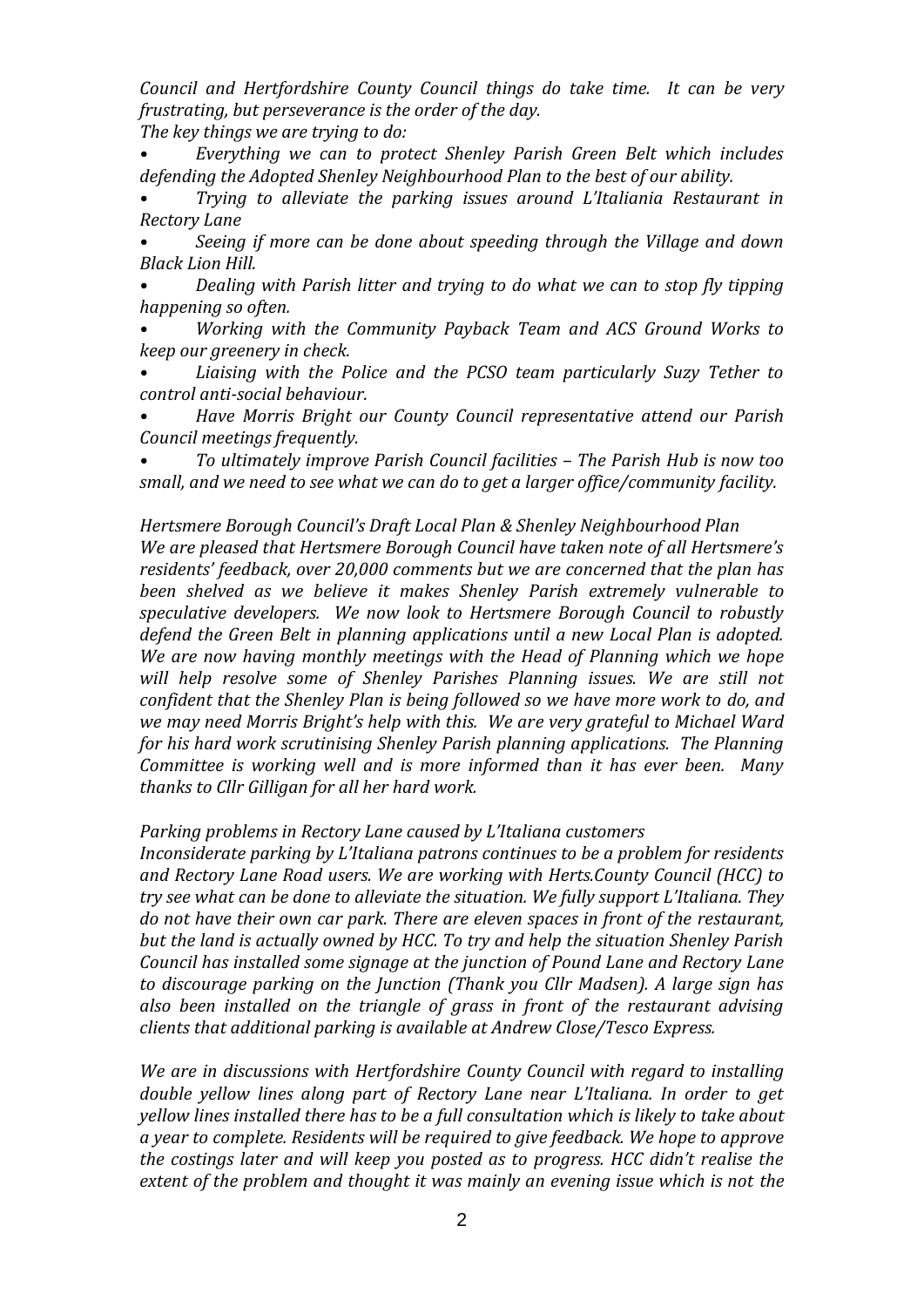*case. They asked for photos which were duly sent, and a site visit was made in February.* 

*We are also trying to see if anything more can be done about other traffic issues in Shenley and hope we will have news for you soon though there are limits as to what we can do.*

## *Overgrown greenery problem*

*We had a real problem with overgrown greenery all-round the Parish last summer. Residents were understandably unhappy. Many complained to both to Hertsmere and to Hertfordshire County Council, as did we. At our meetings with HCC, we were told the unprecedented growth was causing major issues together with staffing shortages due to Covid. Contractors had to prioritise work and of course focus on keeping highway. We got our contractors to do some work and also enlisted ACS Ground Works help. I am pleased to say that lately verges along Bell Lane and from the London Colney roundabout up to Clore Shalom school have been cut and looks neat again. To our great relieve since October we also have had the Community Payback Team back again with us. Firstly, they sorted out the overgrown hedging and pavements along Porters Park Drive and are now working on the pavements down Black Lion Hill. Do let us know if there is work that needs doing. It really is great to have them back with us.*

## *Litter bin and Dog waste bin issues*

*Last Autumn we had quite a problem with overflowing litter and dog waste bins which took some time to sort out. A great deal of lobbying by our Clerk and Councillors worked in the end! We are keeping a close eye on the situation. Cllr. Ash managed to get a much-needed new bin installed at a bus stop along Porters Park Drive.* 

## *Parish Litter and Fly Tipping Issues*

*Shenley Parish Council has been working hard to try and alleviate the issues by: Putting posters around the village – thank you Cllr Madsen and Cllr Keen*

*Installing three cameras to discourage fly tipping. The first is being trialled in Woodhall Lane. The other two will be installed soon.*

*Thank you Cllr William Susman. 3 councillors have volunteered to run a camera each.*

*The other thing that makes a huge difference is that the Parish Council sponsors the Action for a Cleaner Shenley Litter picking team which now numbers 30 members and picks up huge amounts of litter each month. Unfortunately, we will never stop people littering so ACS's work is invaluable.*

# *Rectification of Hillcrest Field Damage*

*What a saga!! We received an email from Hertsmere on 9th December telling us that the film company was required to make good the site once they had finished filming. They did have a contractor lined up to do the job and the Hertsmere Parks and Amenities Manager had met representatives on site to agree what was required to make the field good again. Thereafter there have been a series of*  failures and issues. The contractor did not turn up to carry out the work, further *delays were cited including fuel crises and Covid. The Company made efforts to secure another contractor and failed. Hertsmere ended up agreeing that their own grounds maintenance contractors will do the work. In the meantime, the scale of*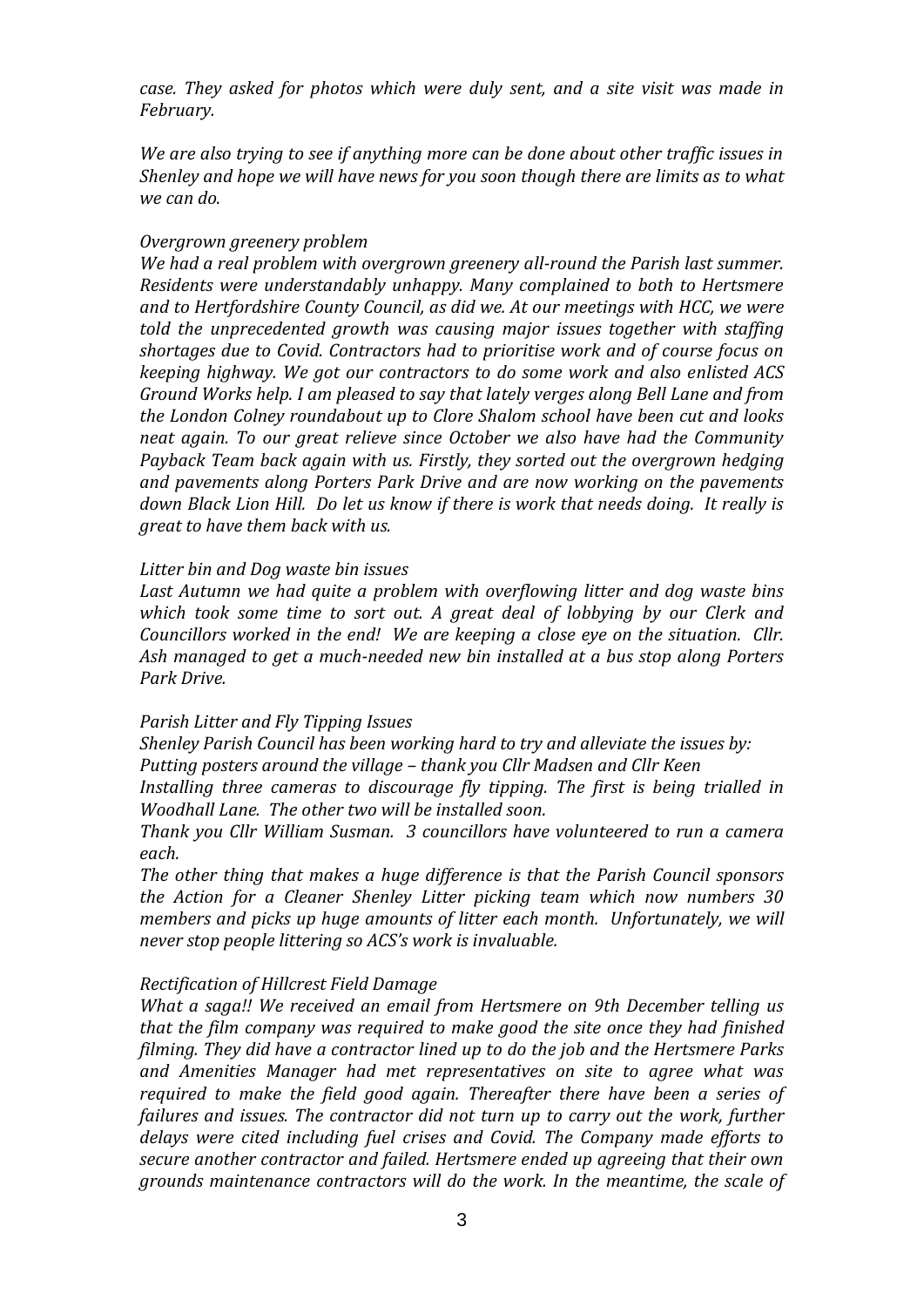*the job has increased significantly. What could have been achieved relatively simply at the end of the summer is now a larger and more expensive job. For example, what could have achieved through seeding in September must now done with turf. The cost will be passed back to the film company. Hertsmere apologises to everyone who lives in the area that this has become such a protracted issue. They assure us sure that the field will be made good soon but hope you will understand the reasons why this has taken so long.* 

*We will keep an eye on the situation and chase if the work does not get done soon.*

### *Shenley Park*

*Residents continue to contact the Council with issues relating to Shenley Park which Shenley Parish Council's nominated Shenley Park Trustees then raise with the Shenley Park Trust. To try and deal with some of the issues Shenley Parish Council and Shenley Park Trust held a meeting on 18th February. Whilst some progress was made, and we thought it had been agreed that 6 monthly meetings would take place it seems that disappointingly we are only to have an annual meeting going forward.* 

## *County Councillor Morris Bright*

*Cllr. Morris Bright attended the November Parish Council meeting and is attending tonight's meeting. We hope that he will be able to come to our meetings quarterly going forward. That is the aim.*

#### *Shenley Primary School Playing Field*

*For its size, the school does not have a big enough playing field. The underprovision issue has not been forgotten. We have just had a meeting with Hertfordshire County Council, Morris Bright and the new Shenley Primary School Head Teacher Rachel Amos and the School Office Manager Sharon Lang to see what can be done. It has been agreed that the school will be able to use Harris Lane Playing Field if required for things like Sports Day, football matches where a fullsize pitch is needed and maybe after school activities. For it to be possible to make use of the field the Parish Council needs to be able to sort out funding to replace the Pavilion with a new building with suitable toilets. The Parish Council is seriously considering the proposal.*

#### *Bus Shelters on Shenleybury Lane*

*They are scheduled to be replaced on 24/25th March – next week. We are sorry it has taken rather a long time to sort out, but we are in the hands of the contractor whose work has been hindered by Covid. You will have noticed that the bus shelter opposite Andrew Close has been repositioned. Thanks to Cllr William Susman for sorting that out.*

#### *Senior Outings and Events*

*We are planning to have a summer outing and theatre trip at Christmas. It will be great to be able to resume our trips. More news in a few months we hope. Covid 19*

*The last few years have been extremely difficult for us all. Thanks to superb vaccination programme Covid restrictions have eased and though infections numbers are still rather high life is easier. We are now more focused on the devastating situation in Ukraine and looking at what we can all do to help.*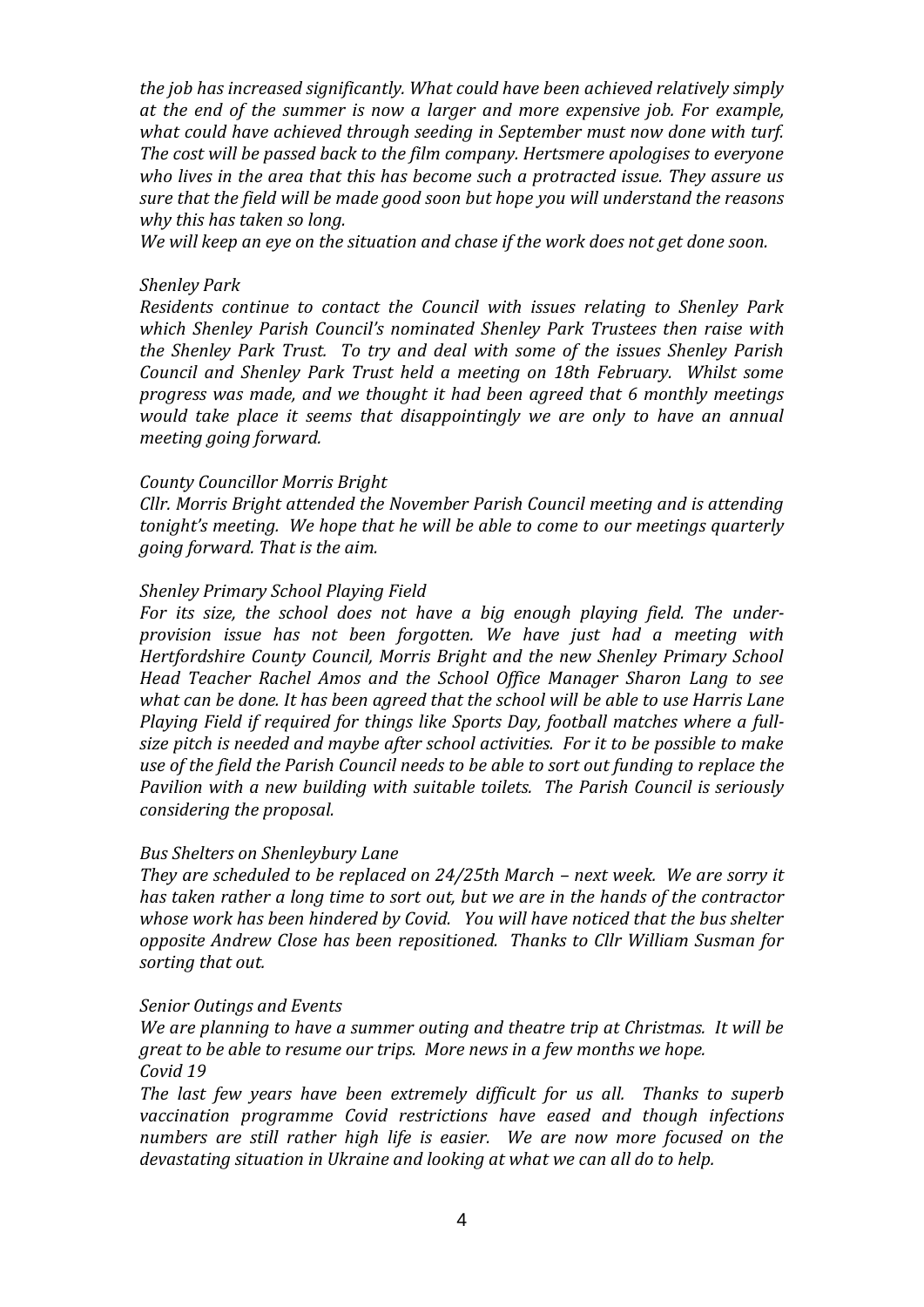*Many thanks to all the Parish Council team and our lovely Parish Council Clerk Amanda for all your hard work last year. Continued thanks to Jeremy Leboff for helping prepare the monthly Parish Council accounts, Dayaram Nakrani (Dee) for all his work looking after the Village website, Guy Beaton for editing Shenley Village Matters and Michael Ward for all his support to the Planning Committee. Keep safe. Very best wishes Nicky*

The meeting received the report on the Sir Richard Cox's charity. Thanks were given to the trustees.

The Chairman then went through the accounts.

Councillor Natalie Susman updated the meeting on the Community Governance Review. Until the engagement period has ended there are no figures to be distributed. Hertsmere hosted 2 presentations in Ridge where over the 2 meetings 20% of Ridge residents attended.

Councillor William Susman updated the meeting with regards to the Christmas lights. 2021 was an expensive year for Christmas Lights as many of the columns needed the electrical sockets updating as they were unsafe, this was in addition to hiring extra lights as some of the older lights were no longer usable. The 2 emails received from residents about the Christmas lights wee noted. Cllr W Susman informed the meeting of the options available which include not having Christmas lights, limiting Christmas lights just to London Road and extending the Christmas lights to every other lamp post on Porters Park Drive (this would incur an additional cost of £6,500). It was agreed that more quotes would be received for the electrical upgrade of the columns.

Councillor Natalie Susman updated the meeting with the Queens Jubilee. A committee of volunteer residents along with Cllrs Susman and Beaton has been set up. The community event will take place on Thursday 2<sup>nd</sup> June starting at 3.30/4pm in Harris Lane playing Field. The committee are currently booking entertainment for the event along with seeing what refreshments can be arranged. The committee are also looking into Jubilee benches and a memorial book.

There was a question asked in advance of the meeting under 'Questions and Matters of Local Interest', which was: -

*"Since the last Annual Shenley Parish Meeting the Shenley Neighbourhood Plan has been adopted by an overwhelming majority. How has the Plan affected the way in which Planning Application are assessed and decided by Hertsmere Borough Council and is the Parish Council satisfied with how the Plan is being used?"*

The Chair responded by saying that they were not 100% happy as it is not felt that Hertsmere refer to the Neighbourhood Plan. However, the Chair highlighted that she is now having monthly meetings with the head of Planning and is hoping this will help.

The Chair took the opportunity to thank Mr Michael Ward for all his help in ensuring the Neighbourhood pan is adhered to by Hertsmere. The Chair also